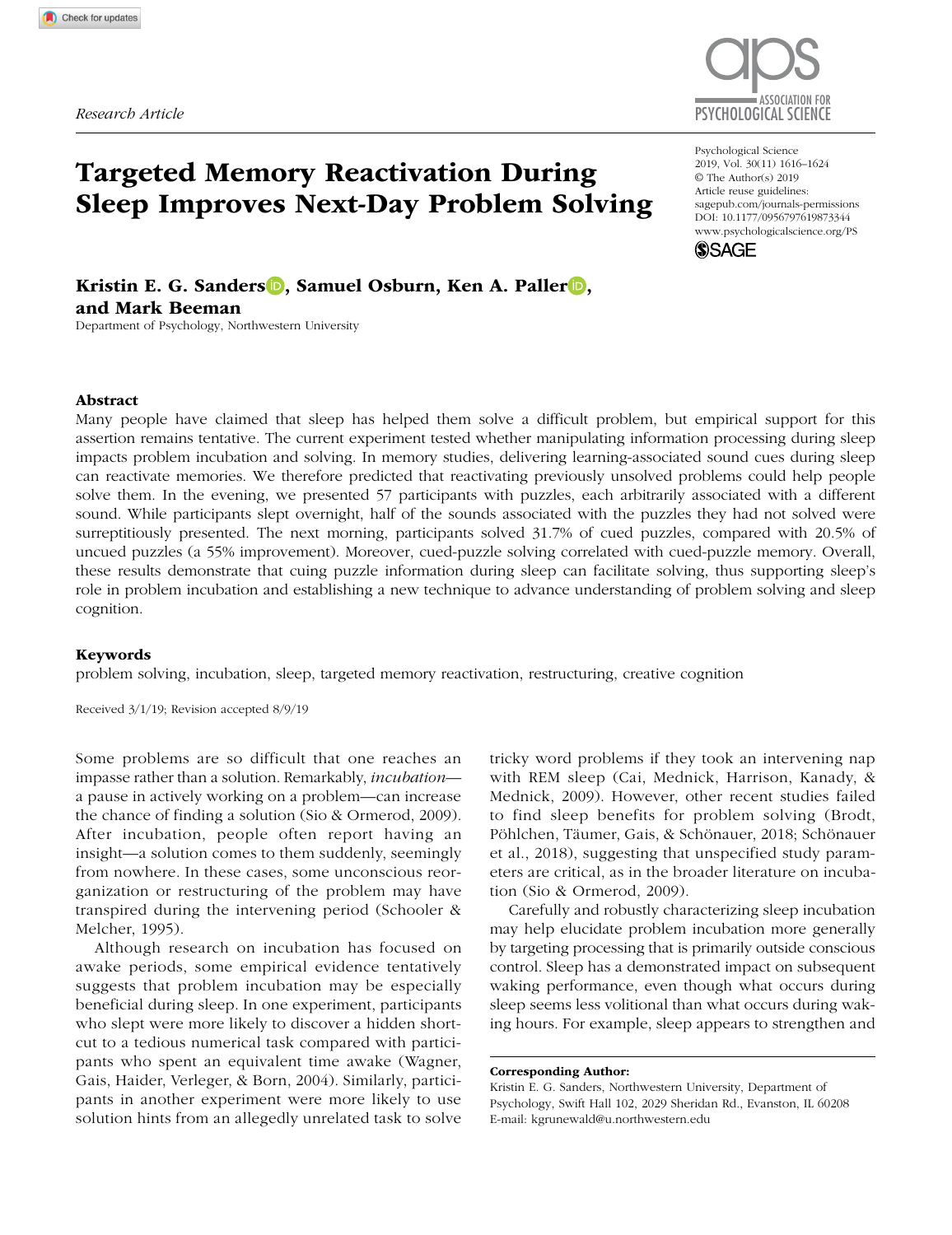potentially transform memory (Paller, Mayes, Antony, & Norman, in press; Payne, 2011). Indeed, these memoryconsolidation processes could be conducive to problem incubation (Stickgold & Walker, 2013), and similar paradigms could be adapted to problem solving.

Numerous studies in humans and other animals demonstrate better memory after sleep compared with a similar time awake (Rasch & Born, 2013). Replay of recently learned memories during sleep putatively strengthens memory. Indeed, neurons that fire when rats initially learn a maze fire again in similar patterns while the rats sleep (Wilson & McNaughton, 1994). In humans, hippocampal areas active during daytime route learning reactivate during sleep, and the degree of sleep reactivation correlates with route retrieval after sleep (Peigneux et al., 2004).

Sleep-related memory processes not only strengthen but also can optimize, organize, and transform information (Ellenbogen, Hu, Payne, Titone, & Walker, 2007; Stickgold & Walker, 2013). These processes could be particularly beneficial when solving problems that require some form of restructuring. Broadly construed, restructuring implies forming a new problem representation or approach by ignoring compelling but incorrect ideas, combining information previously viewed as unrelated, or otherwise reorganizing problem elements. Therefore, we examined problems thought to require restructuring in our experiment.

Memory can be selectively modified during sleep using cues that trigger or bias memory replay. For example, odor cues can be associated with learning some spatial information, and subsequently delivering the cues again during slow-wave sleep (SWS) produces better learning compared with control conditions (Rasch, Büchel, Gais, & Born, 2007). Moreover, in a targeted-memory-reactivation (TMR) paradigm, specific knowledge can be selectively cued. For example, if participants learn object locations, each associated with a unique sound, and then half of those sounds are quietly presented during SWS without disrupting sleep (Rudoy, Voss, Westerberg, & Paller, 2009), participants on awakening can recall locations more accurately for cued compared with uncued objects. TMR can apparently bias memory reactivation and consolidation, yielding a disproportionate benefit for cued items. Indeed, playing task-related sound cues to sleeping rats influences the firing of task-related neurons (Bendor & Wilson, 2012). TMR can also reorganize memories, such as improving explicit recognition of a learned tone sequence (Cousins, El-Deredy, Parkes, Hennies, & Lewis, 2014).

If memories are reorganized through reactivation during sleep, then sleep replay may also contribute to problem incubation by facilitating reorganization of the problem representation. With this possibility in mind, we adapted the TMR paradigm to test whether playing puzzle-associated sound cues during sleep would improve people's ability to solve cued compared with uncued puzzles in the morning after they failed to solve them the night before.

Prior TMR studies demonstrate memory strengthening and reorganization using cues presented during SWS (Hu, Cheng, Chiu, & Paller, 2019); therefore, we used the same experimental strategy here. Our procedure does not address whether other sleep stages, such as REM, contribute to problem solving. Indeed, some anecdotes link problem solving with dreaming (Mazzarello, 2000), and REM has been linked with a broadening of semantic associations (Stickgold, Scott, Rittenhouse, & Hobson, 1999) and the incorporation of purportedly unrelated hints into problem solutions (Cai et al., 2009). Of course, SWS and REM may both be relevant, if for example, memories for problems are reactivated during SWS and then reorganized during REM (Giuditta et al., 1995; Lewis, Knoblich, & Poe, 2018). Although much remains to be learned about these sleep stages, our intention was not to identify which sleep stage is relevant but rather to determine generally whether sleep could be more strongly linked with problem solving.

In two consecutive evening sessions, participants attempted to solve puzzles one at a time. Each puzzle was associated with a unique sound cue (Fig. 1). Evening sessions continued until participants failed to solve 6 puzzles, yielding 12 incubation-ready puzzles across two evenings. Each night, participants slept in their own homes, and sounds from 3 of the incubation-ready puzzles from that evening were played during SWS. Each subsequent morning, participants returned to the lab to try to solve the 6 puzzles they did not solve the night before. To overcome typical methodological challenges of incubation and sleep studies, we employed a within-subjects contrast, included a large number of participants, presented a large set of puzzles that were distinctive from each other (to allow better incubation), and spread data collection over two nights to avoid potential confusion between puzzles (see the Supplemental Material available online for further details). We predicted that participants would solve more cued than uncued puzzles.

# Method

# *Participants*

A total of 61 participants (38 female) from the Northwestern University community enrolled in the experiment (age: range: 18–29 years, *M =* 20.01, *SD* = 1.92).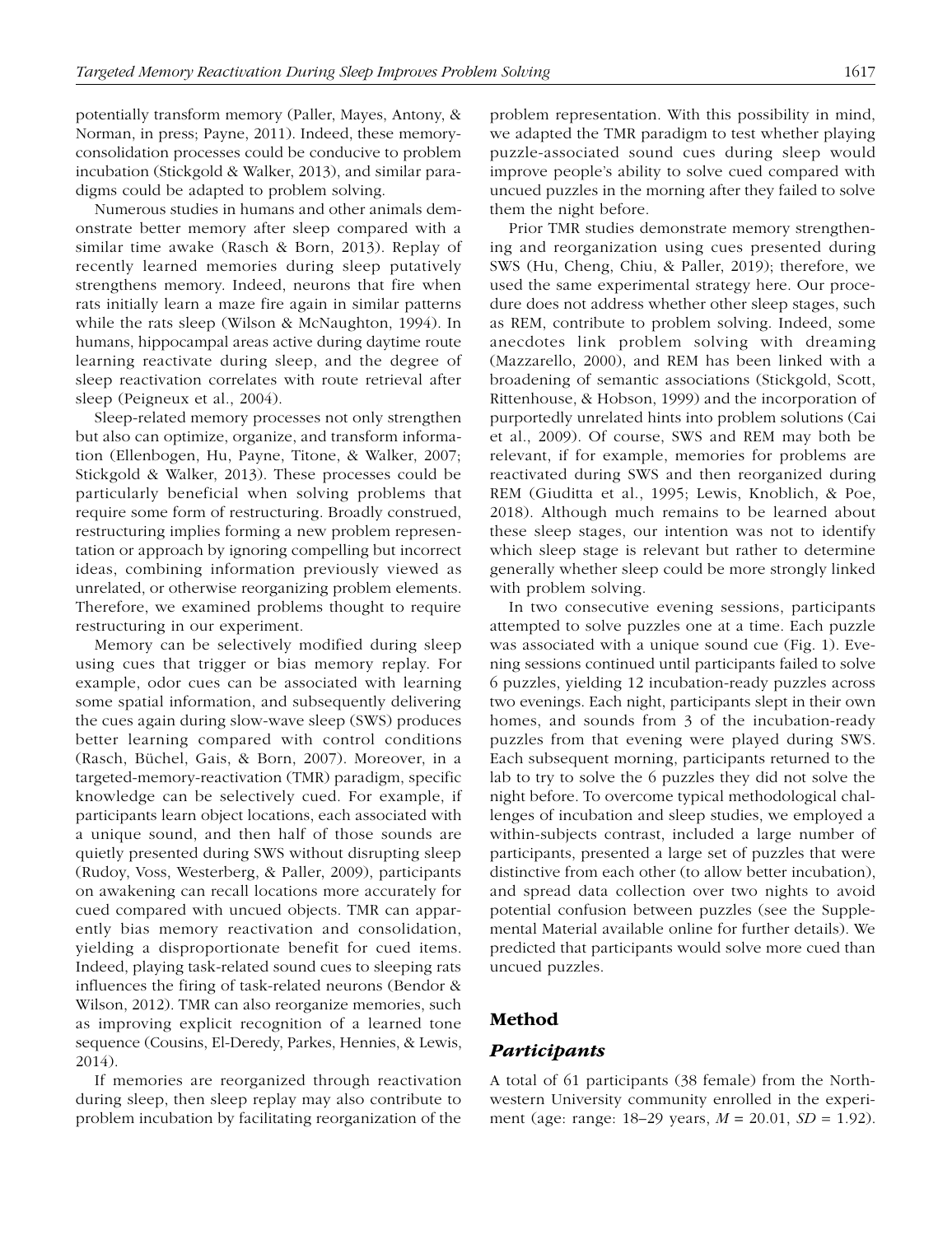

Fig. 1. Experimental procedure (repeated twice). Each evening, participants attempted to solve puzzles while a distinct 15-s sound clip looped for each one. New puzzles were presented until six puzzles remained unsolved. Then participants were tested, with feedback, on their recall for which puzzle went with each sound. Participants took home a portable electroencephalogram sleep monitoring and cuing system. When it detected slow-wave sleep (SWS), the system presented sound cues associated with half of the unsolved puzzles. The following morning, participants returned to the laboratory to complete recall tests on puzzle sounds and puzzle details, after which they attempted to solve the puzzles that they had failed to solve the previous night. Analyses contrasted solving rates for cued versus uncued puzzles.

Our research design and predicted effects were novel, so we decided in advance to use a sample size of 60 (for scheduling reasons, we actually tested 61). Our goal was to provide robust power and reproducibility in a within-subjects design, so we more than doubled the standard number of participants used in prior research. Participants were fluent English speakers who reported no history of neurological or sleep disorders. We excluded data from 3 participants who did not complete all four sessions (two evening, two morning) and a fourth participant who did not receive sound cues because of equipment failure. Thus, data from 57 participants were analyzed. Participants provided informed consent and were monetarily compensated. Procedures were approved by the Northwestern University Institutional Review Board.

# *Materials and procedure*

Participants completed four sessions over 3 days—two evening sessions (mean start time  $= 6:01 \text{ p.m.}$ ) and two morning sessions (mean start time  $= 8:47$  a.m.)—with overnight sleep monitoring and cuing in participants' own homes after each evening session.

*Evening session.* During the first evening session, we instructed participants on using a sleep-monitoring device and introduced the procedure and the types of puzzles. Then, in both evening sessions, participants attempted puzzles one at a time. Before each puzzle, a randomly paired sound clip played once (15 s), to familiarize participants with the sound. Participants then read the puzzle. If it was familiar, the experimenter skipped the puzzle; otherwise, participants attempted to solve the puzzle for 2 min while the sound continuously looped. During the solving period, if participants had an idea, they pressed the space bar and spoke their solution aloud. If the offered solution was incorrect, participants used the remaining time to continue working on the puzzle. If participants correctly solved the puzzle, it was excluded from the remainder of the experiment and replaced with a new puzzle. If participants did not solve the puzzle within 2 min, the sound played one more time, and participants were instructed to try to memorize the sound–puzzle pairing. Puzzle order was randomized for each participant, and participants continued to attempt puzzles until 6 puzzles remained unsolved. On average, participants attempted 7.24 puzzles per evening session  $(SD = 1.69)$ . This solving rate was by design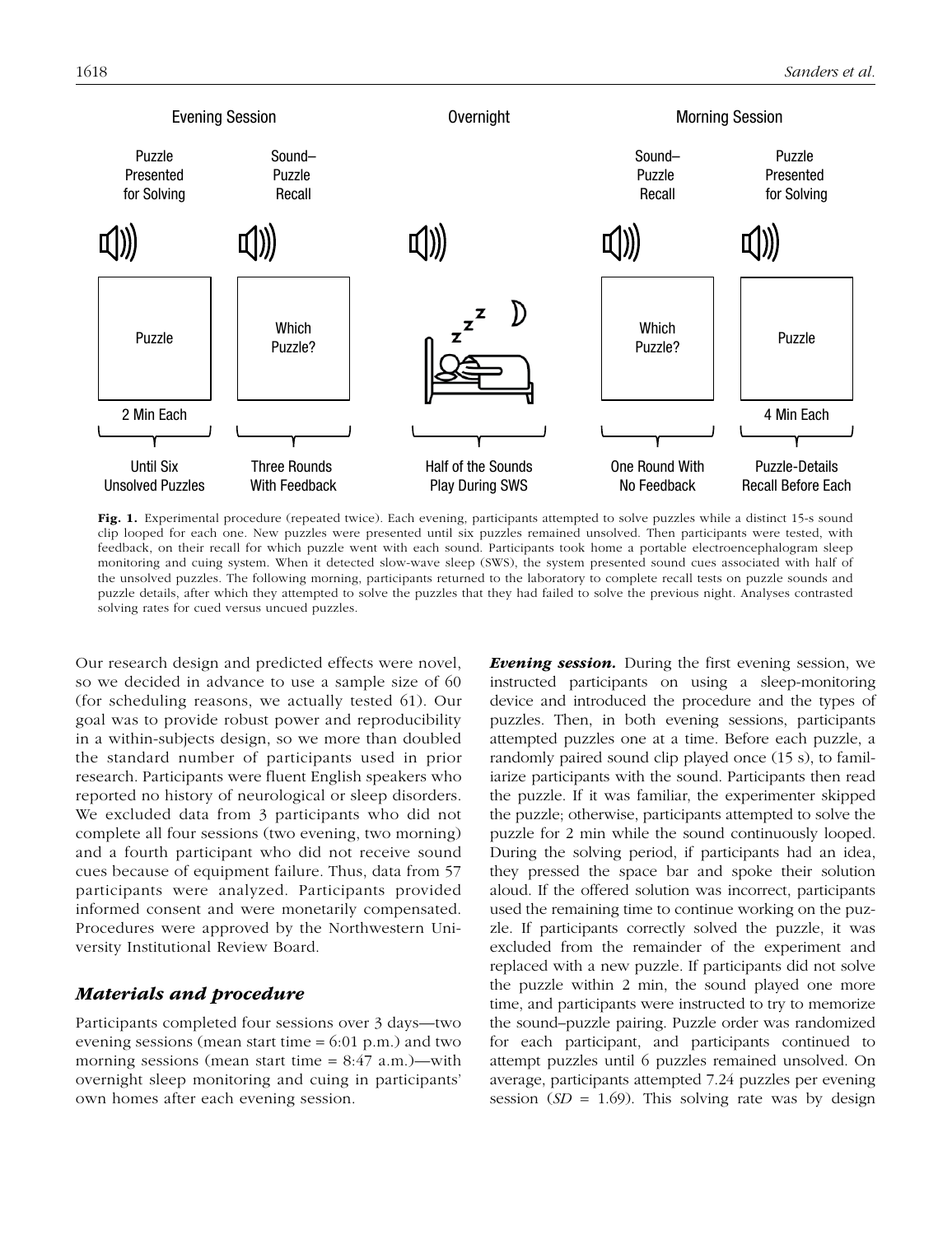(because we wanted to cue unsolved puzzles) and is typical for puzzles of this genre. For example, when not given hints, participants' solving rates for the nine-dot problem range from 0% (e.g., MacGregor, Ormerod, & Chronicle, 2001) to 10% when given 10 min for the attempt (Chein, Weisberg, Streeter, & Kwok, 2010).

After the puzzle-solving phase, memory for the sound–puzzle pairings was tested to further reinforce the association between each of the six remaining puzzles and its corresponding sound. In three rounds, participants heard each sound and reported the paired puzzle. Then, regardless of accuracy, they saw the correct puzzle presented with the sound. By the third round, participants correctly recalled 88.0% of puzzles  $(SD = 12.8\%, 95\%$  confidence interval, or CI =  $[84.6\%,$ 91.4%]). Accuracy was comparable for puzzles that were later cued  $(M = 87.9\%, SD = 20.0\%, 95\% \text{ CI} = [82.6\%,$ 93.2%]) and those that were not cued  $(M = 87.5\%$ , *SD* = 15.1%, 95% CI = [83.5%, 91.5%]), *t*(56) = 0.15, *p* = .882,  $d_z = 0.02$ , 95% CI = [-0.40, 0.44]. At the end of each evening session, participants were told to avoid thinking about or trying to solve the puzzles until the morning session, when they would attempt each unsolved puzzle again.

Half of the unsolved puzzles were automatically selected for the cued condition using a programmed algorithm, and the corresponding sounds were presented during sleep. Neither the experimenter nor the participant knew which puzzles were cued. The algorithm was designed to select puzzles such that, across participants, each puzzle was presented equally often in the cued and uncued conditions (puzzles were cued anywhere from 40% to 63% of the times they were used; given the imperatives of maintaining double-blind conditions and variations in puzzle solution rates, a fully balanced design was unobtainable).

**Overnight.** After the evening session, participants took a sleep monitoring and cuing system (SMCS) with them so sound cues could be administered in their own home. The SMCS includes a transmitter and algorithm (Zeo, Boston, MA) as well as a laptop computer adapted to wirelessly receive signals from the transmitter. Before going to sleep each night, participants placed the laptop on a level surface near their bed, snapped three singleuse silver/silver-chloride electrodes into the Zeo wireless transmitter, filled each sensor with a conductive electrolyte gel (signa gel), and affixed the adhesive transmitter to their forehead.

Every 30 s, the SMCS employed an algorithm to determine a participant's sleep stage (see Sleep Monitoring and Cuing System Validation in the Supplemental Material). When the SMCS first detected sleep, it began quietly playing pink noise, which reduced the likelihood that the sound cues would provoke arousal. When the SMCS detected SWS for at least 1.5 min within a 2-min period, it presented a designated sound for 3 min before switching to the next sound. However, if the SMCS detected a stage other than SWS, the sound immediately stopped until SWS was again detected. If participants awoke and heard sounds playing, they pressed a button to stop the sound. Sounds resumed when SWS was detected again. The pink noise continued throughout the night. We excluded sounds that were reportedly heard during the night, but this occurred very rarely (3.5% of the trials), suggesting that the sound level was low enough to not provoke awakenings.

The SMCS thus allowed us to present sounds in participants' typical sleeping environments without disrupting their sleep. Allowing participants to sleep in their own beds rather than in a laboratory setting increased comfort levels and sleep quality, reduced the need for an adaptation night, and more closely mimicked real-world problem-solving situations. Previous validation efforts (e.g., Shambroom, Fábregas, & Johnstone, 2012) showed that the SMCS sleep-staging algorithm can reliably classify sleep, in a manner resembling standard polysomnographic staging. We did, however, introduce the modification of wet electrodes, which generally would improve signal quality compared with the dry electrodes used for validation (see the Supplemental Material). There was a strong, positive correlation between the amount of participants' selfreported and SMCS-detected sleep,  $r(55) = .82$ ,  $p < .001$ , 95% CI =  $[0.71, 0.89]$ . On average, participants selfreported spending  $411$  min in bed (95% CI = [395,  $427$ ]) and getting  $395$  min of sleep per night (95% CI = [380, 410]). Calculating from the first detection of sleep to the last detection of sleep, the SMCS detected an average of 393 min of sleep per night (95% CI = [377, 409]).

*Morning session.* Each morning, participants returned to the lab with the SMCS. They first answered a questionnaire about which sounds (if any) they heard during the night and whether they solved any of the puzzles between the evening and morning sessions. They then heard each of the six sound cues while looking at a blank screen and reported which puzzle was paired with each sound. Participants correctly remembered 71.9% (*SD* = 21.3%, 95%  $CI = [66.2\%, 77.5\%]$  of the sound–puzzle pairings. Accuracy was similar for cued puzzles  $(M = 70.3\%, SD = 27.7\%$ , 95% CI = [63.0%, 77.7%]) and uncued puzzles (*M* = 73.5%, *SD* = 25.4%, 95% CI = [66.7%, 80.2%], *t*(56) = –0.80, *p* = .428,  $d_z = -0.12$ , 95% CI =  $[-0.71, 0.48]$ . Next, participants were tested on the puzzles one at a time. For each puzzle, the title was shown, and participants reported aloud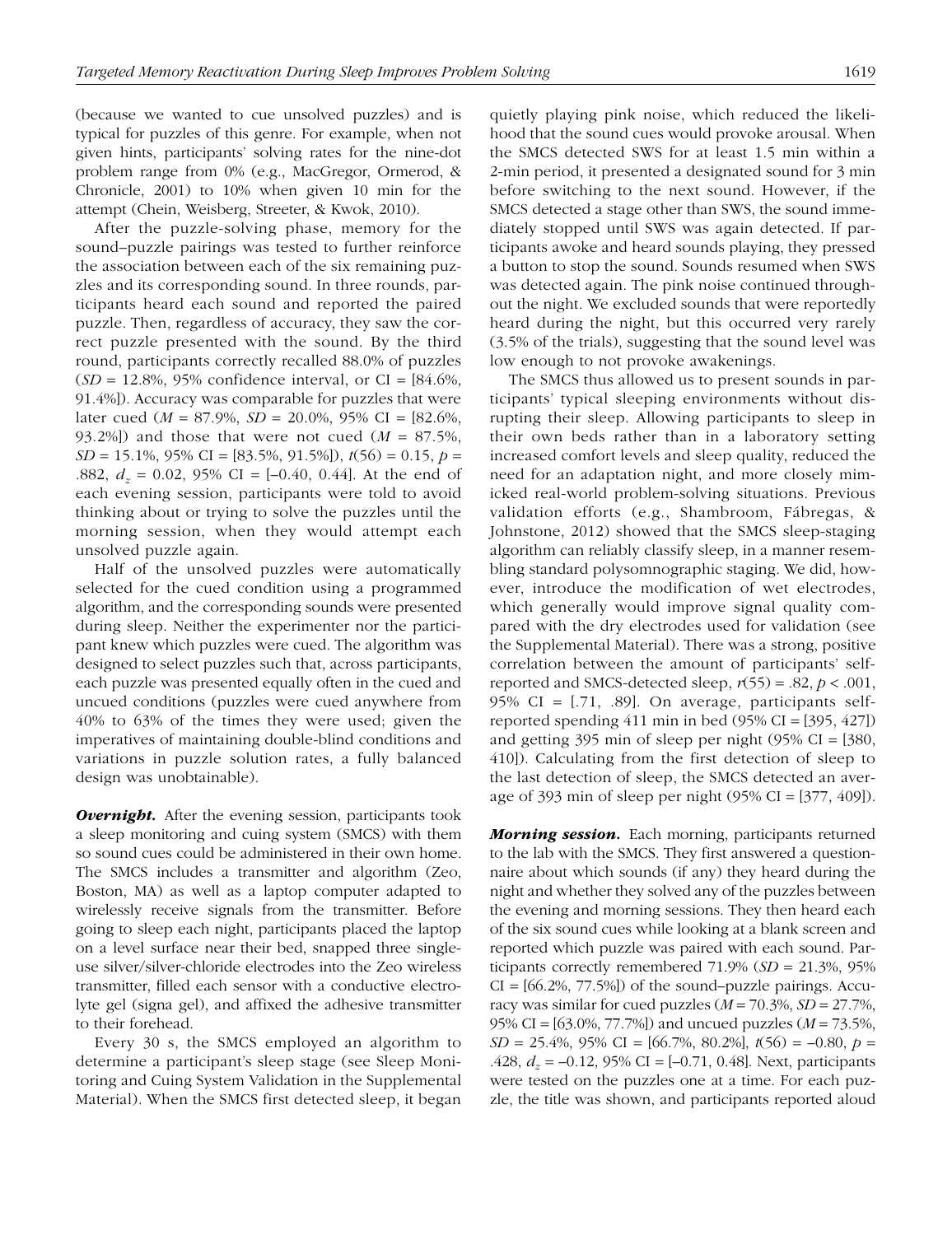all the details they could remember. Then the full text of the puzzle appeared for 4 min while participants attempted to solve the puzzle. If participants did not solve the puzzle within the single 4-min attempt, they reported any final thoughts. Then the experimenter explained the solution to the puzzle, to reduce the likelihood that participants continued to think about it.

**Stimuli.** A total of 42 puzzles were gathered from various websites, books, and previous literature on solving problems with insight, and these puzzles were adapted to achieve optimal difficulty levels. Puzzles were specifically chosen to elicit an initial incorrect problem representation or to require combining knowledge in an uncommon way to solve the puzzle. Each puzzle had a unique solution, and the information needed to solve each puzzle was either common knowledge or included in the puzzle. Puzzles were selected from four categories (rebus, matchstick, spatial, and verbal; see Fig. S1 in the Supplemental Material), and we had participants sleep on at least one puzzle of each type per night to maximize distinctiveness. These 42 puzzles formed a pool from which we selected puzzles until a participant had 6 unsolved puzzles per night (12 total over the course of the experiment—three rebus, three spatial, three matchstick, and three verbal).

For each participant, each puzzle was randomly paired with a unique sound clip. We used 42 nonverbal sound clips representing a variety of music genres and instrumentation selected to be highly distinctive from each other. Sound clips were (a) unrelated to the content of the puzzles, so they did not provide hints to the solution; (b) unlikely to be encountered in participants' everyday activities, so cuing would occur only during sleep; and (c) generally unfamiliar to the participants, so the sound would uniquely reactivate its paired puzzle. Each sound was edited into a 15-s clip consisting of 8 s to 12 s of sound plus 3 s to 7 s of silence (to reduce habituation).

**Data preparation.** To ensure that any effects we found were driven by cue-related processing during sleep, we excluded data on the basis of preplanned exclusion criteria. Including all usable data in the analyses without these exclusions did not alter the results (see Table S1 in the Supplemental Material). We excluded data when (a) a puzzle was solved after the evening session but before the participant slept (1.3% of trials), (b) the participant pressed a button to turn off the sound during the night or reported in the morning questionnaire hearing the specific cued sound (3.5% of trials), or (c) the experimenter incorrectly marked the puzzle as correctly solved during the morning session (0.3% of trials). Occasionally, sounds were not presented as planned because the SMCS detected very little or no SWS (perhaps because the electrodes did not adhere properly). If some, but not all, sounds were played during sleep, all puzzles whose sounds were not played were marked as uncued and remained in the analysis (3.4% of trials). If no sounds were played (7 nights of 114), all puzzles associated with these nights were excluded from analysis (6.2% of trials), given that sleep on such nights may have been qualitatively different from sleep on other nights.

To quantify memory for puzzle details, we created a scoring guide that listed all the elements in each puzzle. Responses were audio-recorded and later transcribed (except for responses that were scored from the experimenter's notes from 1 participant who did not consent to being recorded). Raters blind to cuing status scored each response for the presence or absence of each element. We restricted our analysis to puzzle elements relevant to the solution that were not part of the puzzle's title. Four rebus puzzles were excluded from this analysis because their critical elements were completely contained in the puzzle's title.

# Results

Our primary contrast compared the percentage of puzzles solved in morning sessions in the cued and uncued conditions (Figs. 2a and 2b). Across the two mornings, participants reliably solved more cued puzzles (*M* = 31.7%, *SD* = 28.3%, 95% CI = [24.2%, 39.2%]) than uncued puzzles (*M* = 20.5%, *SD* = 18.9%, 95% CI =  $[15.5\%, 25.5\%]$ ,  $t(56) = 3.22$ ,  $p = .002$ ,  $d_z = 0.47$ , 95%  $CI = [0.14, 0.79]$ . Using the uncued-puzzle solution rate as a baseline, we calculated that participants solved 55% more puzzles when the corresponding sound was surreptitiously played while they slept. Solutions were spread relatively evenly across the 4-min solving period, with 22% to 29% of solutions occurring in each 1-min segment, showing that solutions did not disproportionately appear quickly. Data analyzed separately for the two nights showed minimal differences (see Fig. S2 in the Supplemental Material). The design included two nights not specifically to enable this comparison but because combining data across multiple nights increased statistical power for the primary contrast while also maintaining the distinctiveness of puzzles and sounds for the participants.

We also analyzed data separately for different types of puzzles. The purpose of including multiple puzzle types was to allow for distinct sound–puzzle associations and to reduce any possible confusion between the puzzles. However, to test the generalizability of the cuing effect across puzzles and puzzle types, we used puzzles as the random factor in a 2 (cuing)  $\times$  4 (puzzle type) mixed analysis of variance (ANOVA). We found a main effect of cuing,  $F(1, 37) = 9.85$ ,  $p = .003$ ,  $\eta_p^2 =$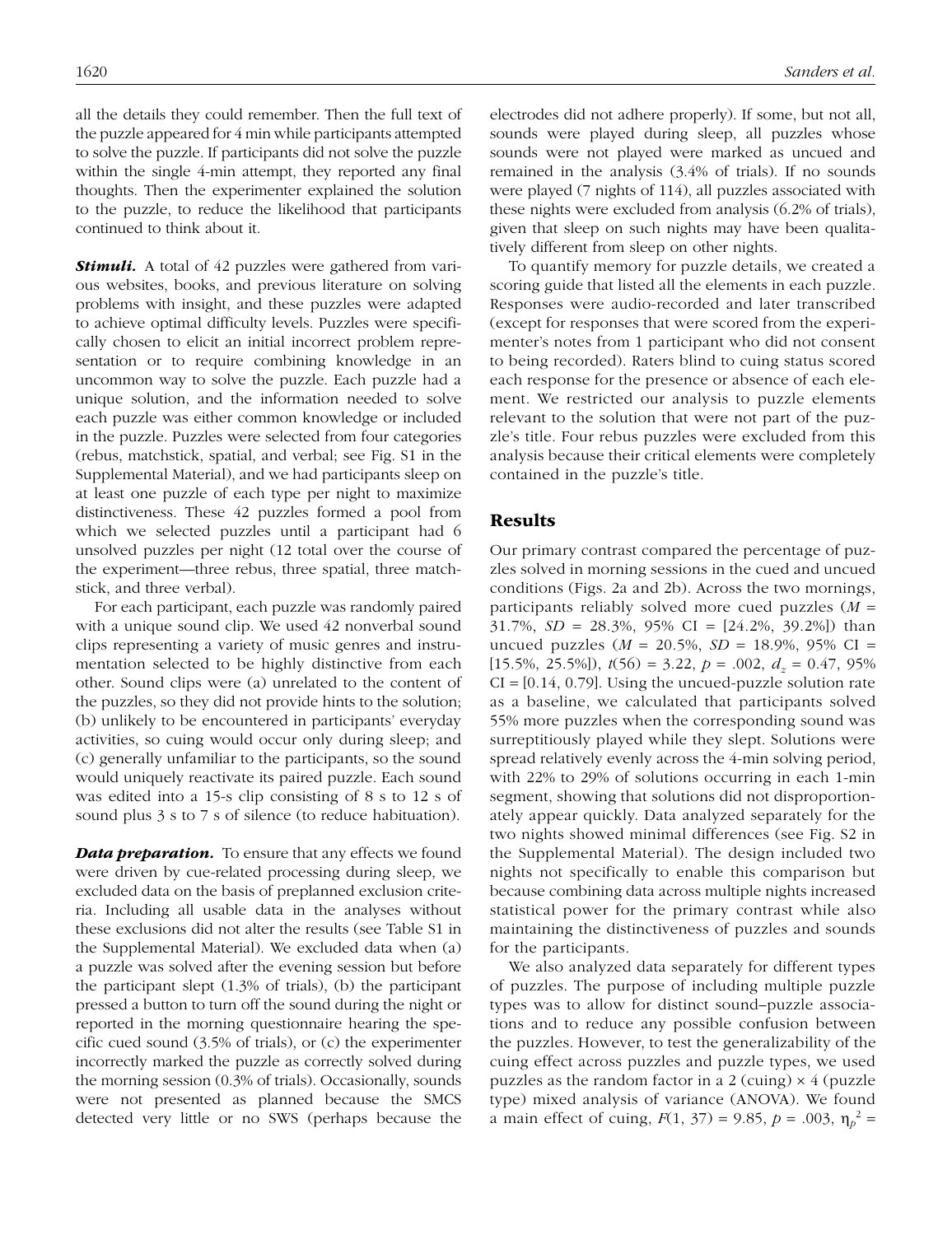

**Fig. 2.** Solving rate in the morning sessions for uncued and cued puzzles (a) and cuing effect (b; the percentage of cued puzzles solved – the percentage of uncued puzzles solved). Open circles are individual data points, and filled circles are group averages. Error bars represent (a) 95% within-subjects confidence intervals and (b) standard 95% confidence intervals.

.21; no main effect of puzzle type,  $F(3, 37) = 0.96$ ,  $p =$ .422,  $\eta_p^2$  = .07; and no interaction between puzzle type and cuing,  $F(3, 37) = 0.52$ ,  $p = .673$ ,  $\eta_p^2 = .04$ . Participants exhibited a similarly higher solving rate for cued compared with uncued puzzles for all four types: matchstick (11.3%), rebus (11.5%), spatial (16.7%), and verbal (4.8%) puzzles (see Table S3 in the Supplemental Material).

We also assessed memory for puzzles. However, puzzles were selected to achieve an appropriate level of solvability and so were not ideal for testing memory. Because puzzles ranged from being very easy to recall to being quite difficult to recall, and because responses were not equivalently graded by degree of recall for the different puzzles, the memory test may have low sensitivity. Indeed, in the morning, participants recalled a similar number of details for cued and uncued puzzles (*M* = 76.8%, *SD* = 17.4%, 95% CI = [72.1%, 81.4%] vs. *M* = 74.3%, *SD* = 15.7%, 95% CI = [70.2%, 78.5%], respectively),  $t(56) = 0.84$ ,  $p = .405$ ,  $d<sub>z</sub> = 0.15$ , 95% CI = [-0.07, 0.37].

Although the retrieval of puzzle details was not required for solving, given that each puzzle was presented when participants attempted to solve it, sleeprelated memory processes may nonetheless have

benefited problem solving. Thus, we examined the relation among cuing, puzzle solving, and puzzle memory with exploratory analyses (uncorrected for multiple comparisons). Across participants, overall puzzle-recall reliably correlated with overall solving,  $r(55) = .27$ ,  $p =$ .039, 95% CI = [.01, .50]. Additionally, recall of cued puzzles positively correlated with solving of cued puzzles,  $r(55) = .37$ ,  $p = .004$ , 95% CI = [.12, .58], whereas recall of uncued puzzles did not correlate with solving of uncued puzzles, *r*(55) = .07, *p* = .61, 95% CI = [–.20, .32]. The difference between these two correlations was not reliable,  $z = 1.67$ ,  $p = .094$ , and the overall cuing effect on memory did not correlate with the overall cuing effect on solving,  $r(55) = .11$ ,  $p = .424$ , 95% CI = [–.16, .36]. Although these correlational findings are tentative, they are consistent with the hypothesis that processing related to memory reactivation and consolidation during sleep may also contribute to problemsolving incubation.

# **Discussion**

As predicted, participants solved more cued than uncued puzzles after one night of sleep during which puzzleassociated sounds were played. We infer that these sounds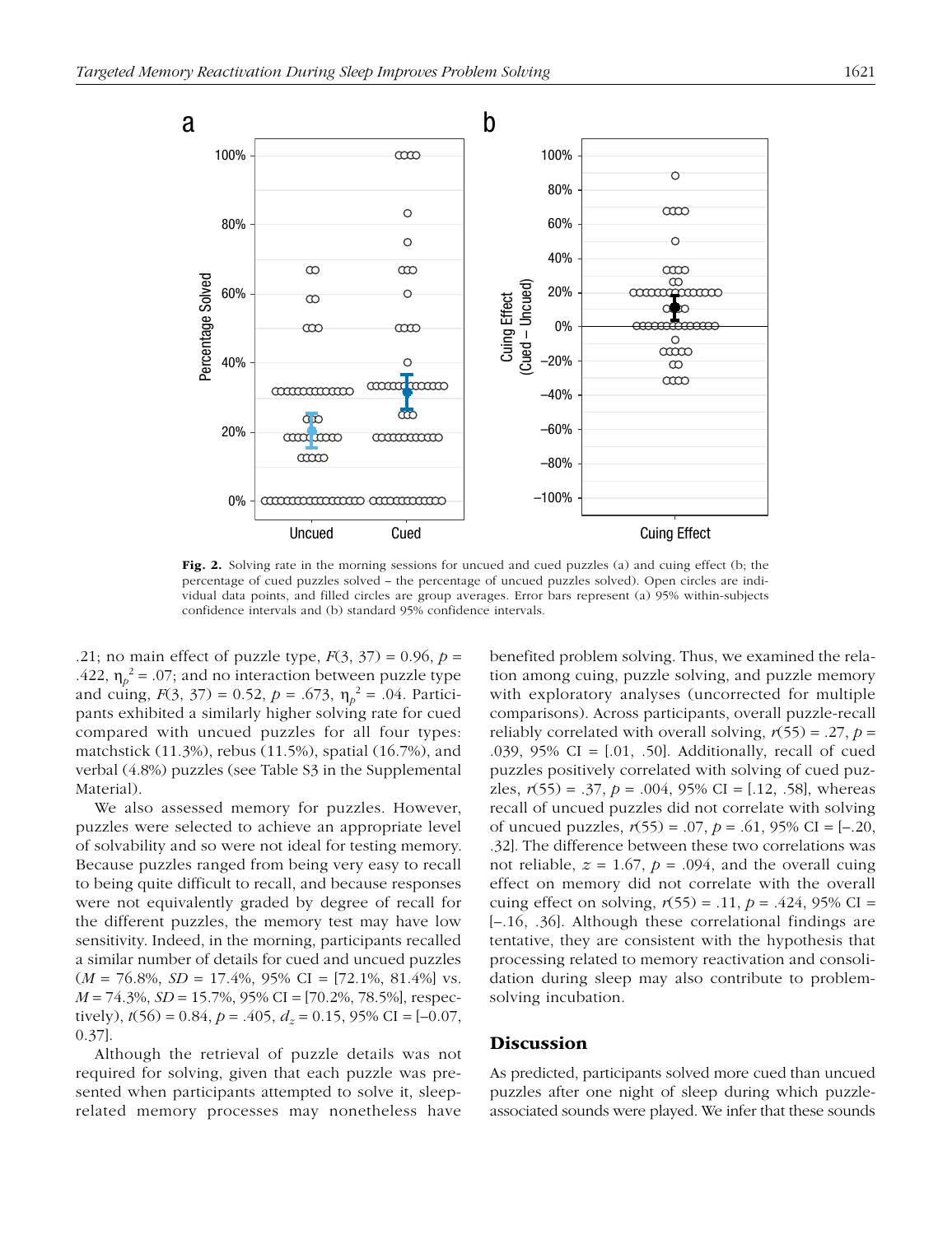reactivated puzzle memories during sleep, given that associated puzzle information must have been accessed in order to differentially alter solving rates—the sounds per se provided no information relevant to finding solutions. This cuing effect occurred within subjects, was robust to data-exclusion criteria, and emerged across numerous puzzle types. The most parsimonious explanation is that playing sounds influenced the utility of incubation via a relative increase in reactivation of associated puzzle information, which helped participants eventually reach the solution. More precise sleep-physiology data would be needed to implicate memory reactivation more directly, as in several recent studies (Belal et al., 2018; Schönauer et al., 2017; Wang et al., 2019). Nonetheless, these results are the first to successfully extend the TMR methodology to problem solving.

We propose that memory reactivation during sleep can allow people to restructure their conception of a problem. That is, sleep can be beneficial both for producing enduring memories and for altering stored information (Lewis et al., 2018), in keeping with how sleep (Ellenbogen et al., 2007) and TMR (Cousins et al., 2014) have been found to help people recognize new patterns in recently learned information. Reactivation may preferentially enhance memory of the problem in a way that allows solvers to creatively forge new links between problem elements as well as between problem elements and relevant prior knowledge. If so, incubation during sleep would most likely benefit the solving of problems that require restructuring, as is typical for problems that are often solved with sudden insight. Future research should address the extent to which sleep might facilitate solving as a function of how much and what type of restructuring is engaged.

A slightly different interpretation is that reactivating puzzle memories during sleep allows puzzle elements to be processed with low attentional selectivity. Withdrawing selective attention from closely related (but ineffective) associations could enable broader associations to percolate until new connections and structures are forged. Indeed, participants in one study generated more creative ideas in response to a prompt when that prompt was cued by an odor during sleep, suggesting that broader associations were facilitated (Ritter, Strick, Bos, Van Baaren, & Dijksterhuis, 2012).

Although presenting cues during SWS typically enhances memory (Hu et al., 2019), we did not find general improvement for recalling puzzle details. Nonetheless, the tentative relation found between recall and solving for cued puzzles is consistent with the notion that reactivation of puzzle memories during sleep contributes to problem solving. The memory assessment may lack the sensitivity to demonstrate memory improvement; alternatively, memory reactivation during sleep may weaken specific details in the process of reorganization, as has been found in studies of gist memory (Diekelmann, Born, & Wagner, 2010; Payne et al., 2009).

Although past research on problem solving after sleep versus during wakefulness has sometimes yielded minimal effects (Schönauer et al., 2018; Sio, Monaghan, & Ormerod, 2013), the current study clearly implicates sleep in problem solving through targeting a sleeprelated process in a powerful within-subjects design. Furthermore, design characteristics such as a large sample of participants, a dozen puzzles of several types, and ample overnight targeted reactivation may have also contributed to the robust findings produced in the present experiment.

Our results suggest that increasing the amount of puzzle-specific memory reactivation during sleep through TMR improves problem solving. However, we cannot determine whether TMR boosted puzzle reactivation for cued puzzles above naturally occurring levels, biased reactivation away from uncued puzzles, or perhaps both. Conceivably, a relative benefit for cued puzzles may parallel a decreased incubation effect for uncued puzzles. The present results also do not address how wakefulness and sleep incubation periods may compare or whether TMR during wakefulness could also be beneficial. During quiet awake periods, for example, TMR can produce better memory for subliminally cued compared with uncued items (Tambini, Berners-Lee, & Davachi, 2017).

Although we endeavored to present cues primarily during SWS, studies with standard polysomnographic recordings would provide further neurophysiological information. We cannot address whether REM might also be beneficial. Indeed, Lewis and colleagues (2018) proposed that a combination of SWS and REM sleep is necessary to improve creative problem solving. Furthermore, REM sleep has been associated with increased priming of weakly related concepts (Stickgold et al., 1999), improved solving of newly presented anagrams without incubation (Walker, Liston, Hobson, & Stickgold, 2002), and utilization of hints to solve problems (Cai et al., 2009). Future experiments could thus use the TMR method to search for various physiological signals that may reflect processing relevant for creative problem solving.

The present findings establish a novel convergence of the sleep, memory, and problem-solving fields. By demonstrating for the first time that targeted reactivation of puzzle memories during sleep improves problem solving the following morning, we add to a growing literature recognizing sleep as useful for both strengthening and reorganizing memory. Future extensions of this research can further shape our understanding of the hidden benefits of sleep for cognition and of the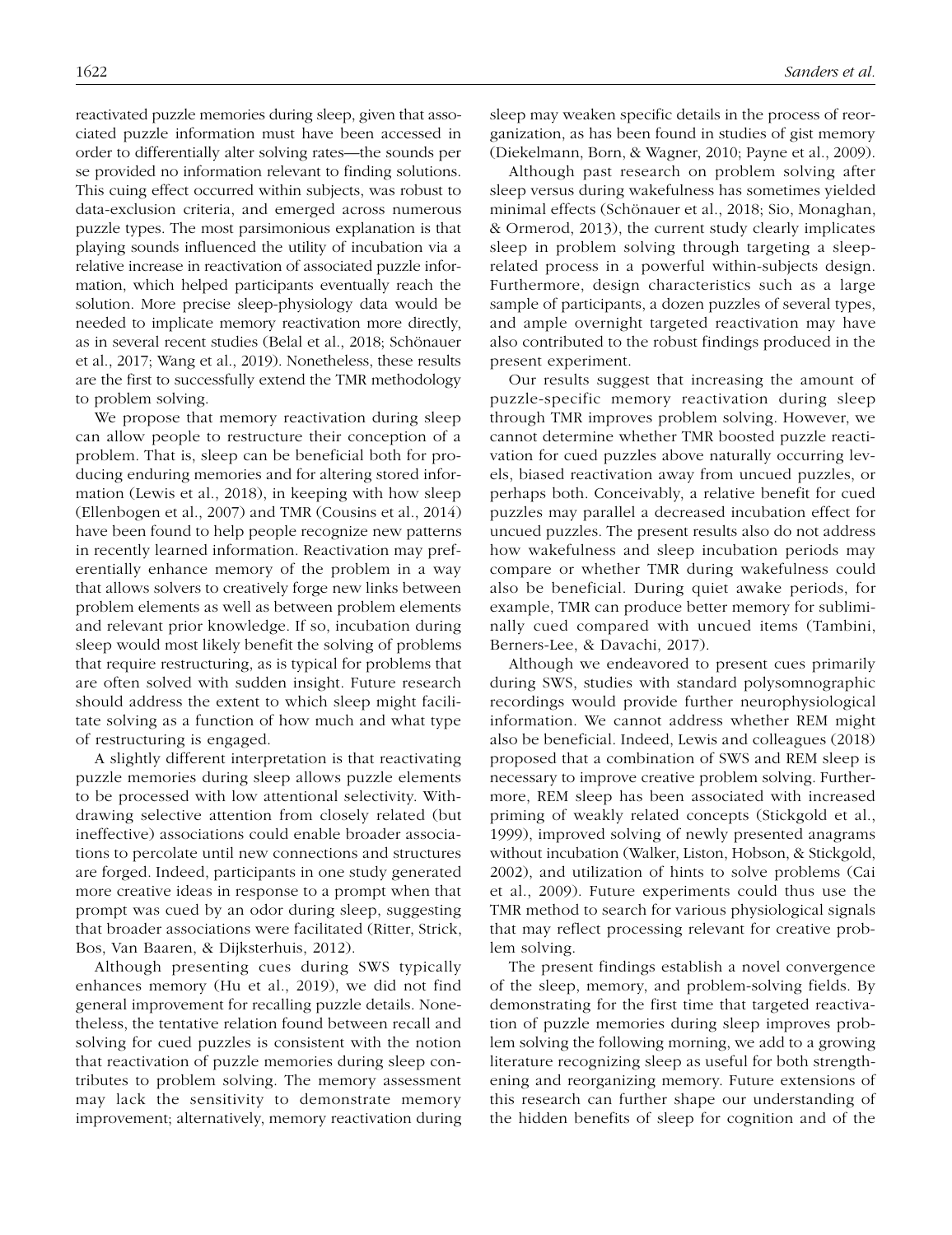mechanisms through which incubation leads to creative solutions when one is asleep or awake.

#### Action Editor

Caren Rotello served as action editor for this article.

#### Author Contributions

K. E. G. Sanders, M. Beeman, K. A. Paller, and S. Osburn designed the experiment, and K. E. G. Sanders and S. Osburn conducted the experiment. K. E. G. Sanders analyzed the data. K. E. G. Sanders and M. Beeman wrote the manuscript with input from K. A. Paller.

# ORCID iDs

Kristin E. G. Sanders D <https://orcid.org/0000-0001-8310-059X> Ken A. Paller **D** <https://orcid.org/0000-0003-4415-4143>

#### Acknowledgments

We thank Susan Florczak, Todd Anderson, Daniel Wetmore, and Sheepdog Sciences for help with the sleep monitoring and cuing system devices. We additionally thank Katherine George, Kira Riley, Megan Conlon, and Lena Goren for datacollection assistance and Sophia McCullough and Carlie Cope for memory-coding assistance.

#### Declaration of Conflicting Interests

The author(s) declared no conflicts of interest with respect to the authorship or the publication of this article.

#### Funding

This work was supported by a grant from the National Institutes of Health's National Institute of Child Health and Human Development (R03HD087111) awarded to M. Beeman.

#### Supplemental Material

Additional supporting information can be found at [http://](http://journals.sagepub.com/doi/suppl/10.1177/0956797619873344) [journals.sagepub.com/doi/suppl/10.1177/0956797619873344](http://journals.sagepub.com/doi/suppl/10.1177/0956797619873344)

#### Open Practices

The experiment reported in this article was not preregistered; neither the data nor the materials have been made available on a permanent third-party archive. Requests for the data or materials can be e-mailed to the first author at [kgrunewald@u](mailto:kgrunewald@u.northwestern.edu) [.northwestern.edu.](mailto:kgrunewald@u.northwestern.edu)

#### References

- Belal, S., Cousins, J., El-Deredy, W., Parkes, L., Schneider, J., Tsujimura, H., . . . Lewis, P. (2018). Identification of memory reactivation during sleep by EEG classification. *NeuroImage*, *176*, 203–214. doi:10.1016/j.neuroim age.2018.04.029
- Bendor, D., & Wilson, M. A. (2012). Biasing the content of hippocampal replay during sleep. *Nature Neuroscience*, *15*, 1439–1444. doi:10.1038/nn.3203
- Brodt, S., Pöhlchen, D., Täumer, E., Gais, S., & Schönauer, M. (2018). Incubation, not sleep, aids problem-solving. *Sleep*, *41*(10), Article szy155. doi:10.1093/sleep/zsy155
- Cai, D. J., Mednick, S. A., Harrison, E. M., Kanady, J. C., & Mednick, S. C. (2009). REM, not incubation, improves creativity by priming associative networks. *Proceedings of the National Academy of Sciences, USA*, *106*, 10130–10134. doi:10.1073/pnas.0900271106
- Chein, J. M., Weisberg, R. W., Streeter, N. L., & Kwok, S. (2010). Working memory and insight in the nine-dot problem. *Memory & Cognition*, *38*, 883–892. doi:10.3758/ MC.38.7.883
- Cousins, J. N., El-Deredy, W., Parkes, L. M., Hennies, N., & Lewis, P. A. (2014). Cued memory reactivation during slow-wave sleep promotes explicit knowledge of a motor sequence. *The Journal of Neuroscience*, *34*, 15870–15876. doi:10.1523/JNEUROSCI.1011-14.2014
- Diekelmann, S., Born, J., & Wagner, U. (2010). Sleep enhances false memories depending on general memory performance. *Behavioural Brain Research*, *208*, 425–429. doi:10.1016/j.bbr.2009.12.021
- Ellenbogen, J. M., Hu, P. T., Payne, J. D., Titone, D., & Walker, M. P. (2007). Human relational memory requires time and sleep. *Proceedings of the National Academy of Sciences, USA*, *104*, 7723–7728. doi:10.1073/pnas.07000 94104
- Giuditta, A., Ambrosini, M. V., Montagnese, P., Mandile, P., Cotugno, M., Zucconi, G. G., & Vescia, S. (1995). The sequential hypothesis of the function of sleep. *Behavioural Brain Research*, *69*, 157–166. doi:10.1016/ 0166-4328(95)00012-I
- Hu, X., Cheng, L., Chiu, M. H., & Paller, K. A. (2019). *Promoting memory consolidation during sleep: A systematic review and meta-analysis of targeted memory reactivation*. Unpublished manuscript.
- Lewis, P. A., Knoblich, G., & Poe, G. (2018). How memory replay in sleep boosts creative problem-solving. *Trends in Cognitive Sciences*, *22*, 491–503. doi:10.1016/j .tics.2018.03.009
- MacGregor, J. N., Ormerod, T. C., & Chronicle, E. P. (2001). Information processing and insight: A process model of performance on the nine-dot and related problems. *Journal of Experimental Psychology: Learning, Memory, and Cognition*, *27*, 176–201. doi:10.1037/0278-7393.27.1.176
- Mazzarello, P. (2000). What dreams may come? *Nature*, *408*, 523. doi:10.1038/35046170
- Paller, K. A., Mayes, A. R., Antony, J. W., & Norman, K. A. (in press). Replay-based consolidation governs enduring memory storage. In M. S. Gazzaniga, G. R. Mangun, & D. Poeppel (Eds.), *The cognitive neurosciences* (6th ed.). Cambridge, MA: MIT Press.
- Payne, J. D. (2011). Learning, memory, and sleep in humans. *Sleep Medicine Clinics*, *6*, 15–30. doi:10.1016/j .jsmc.2010.12.005
- Payne, J. D., Schacter, D. L., Propper, R. E., Huang, L.-W., Wamsley, E. J., Tucker, M. A., . . . Stickgold, R. (2009). The role of sleep in false memory formation. *Neurobiology of Learning and Memory*, *92*, 327–334. doi:10.1016/j.nlm .2009.03.007